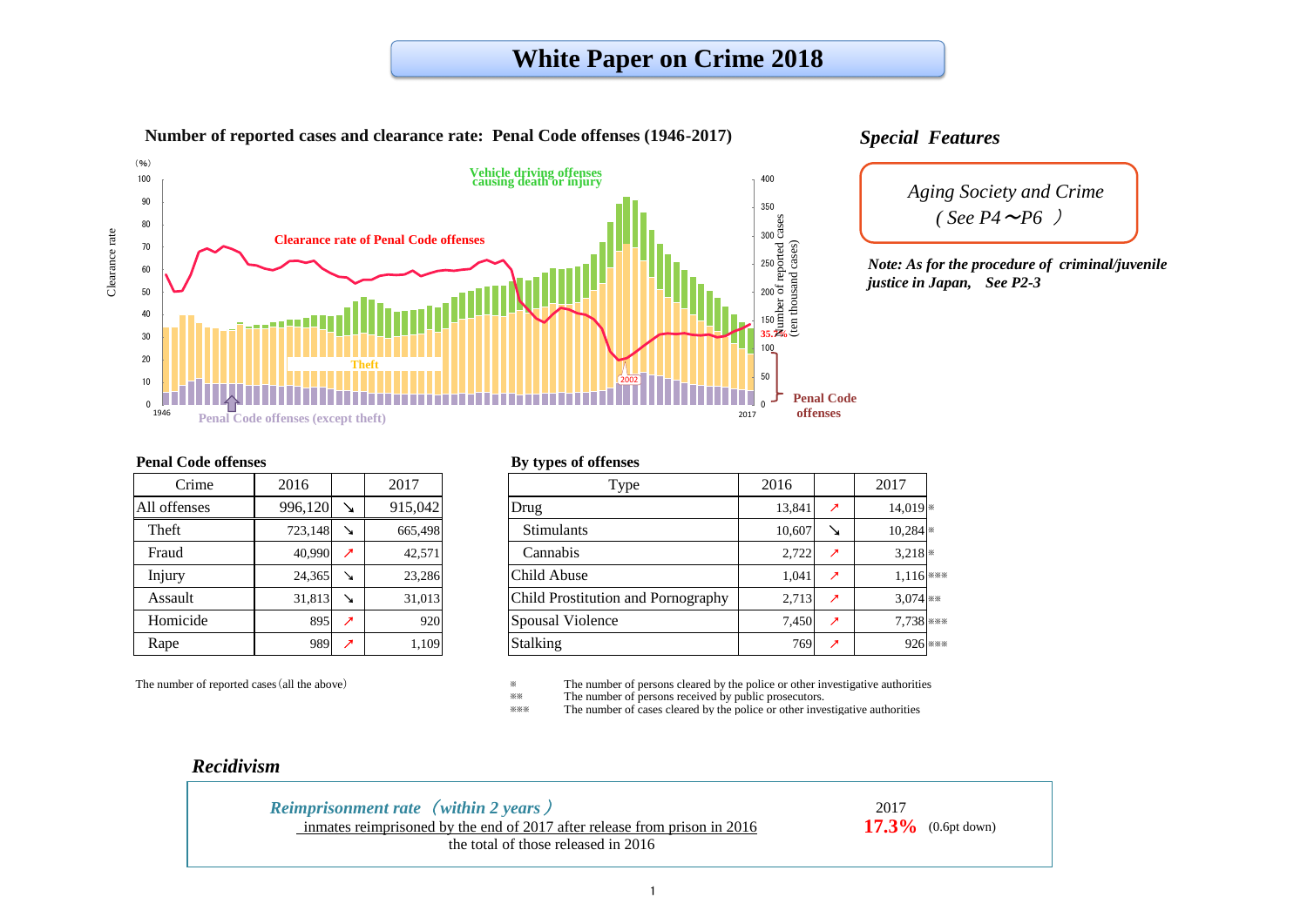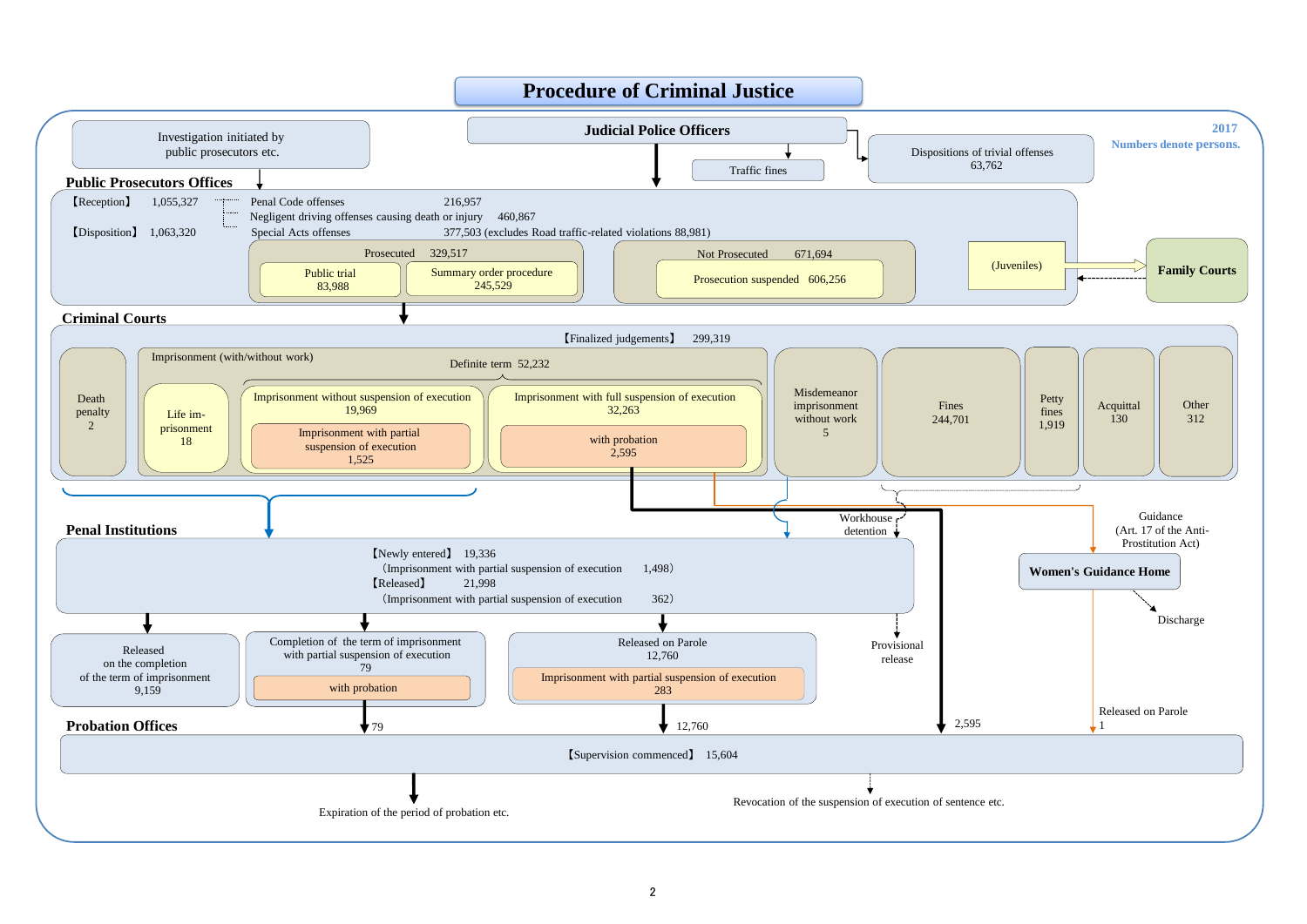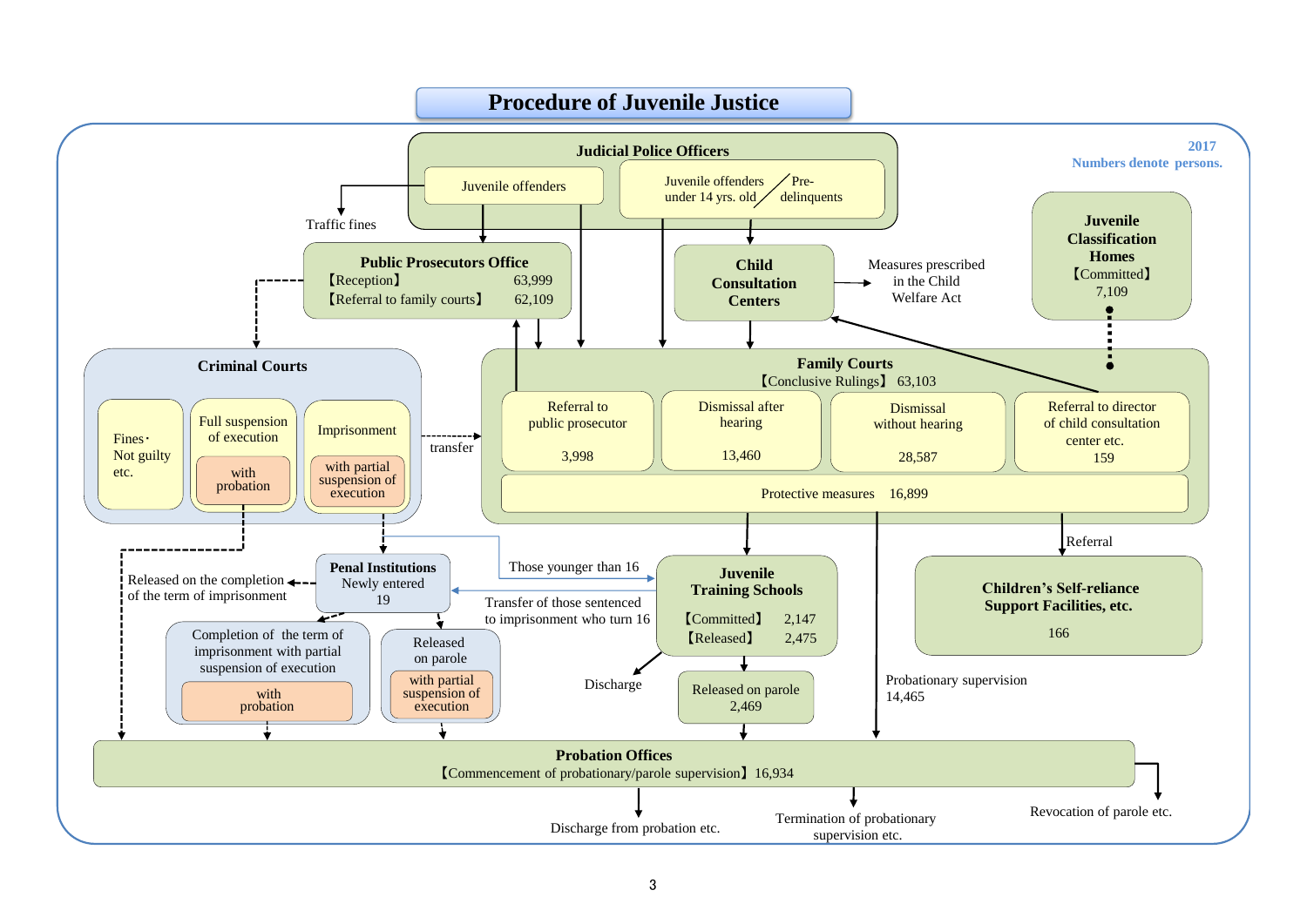

・The rate of elderly persons (65 or older) cleared accounts for 21.5% of the total number of persons cleared for Penal Code Offenses in 2017.

・The rate of those aged "70 or older" is rising significantly.

**Rate per Population of Persons Cleared (percentages by age groups)**



Note: "Rate per population" refers to the number of persons cleared per 100,000 general population.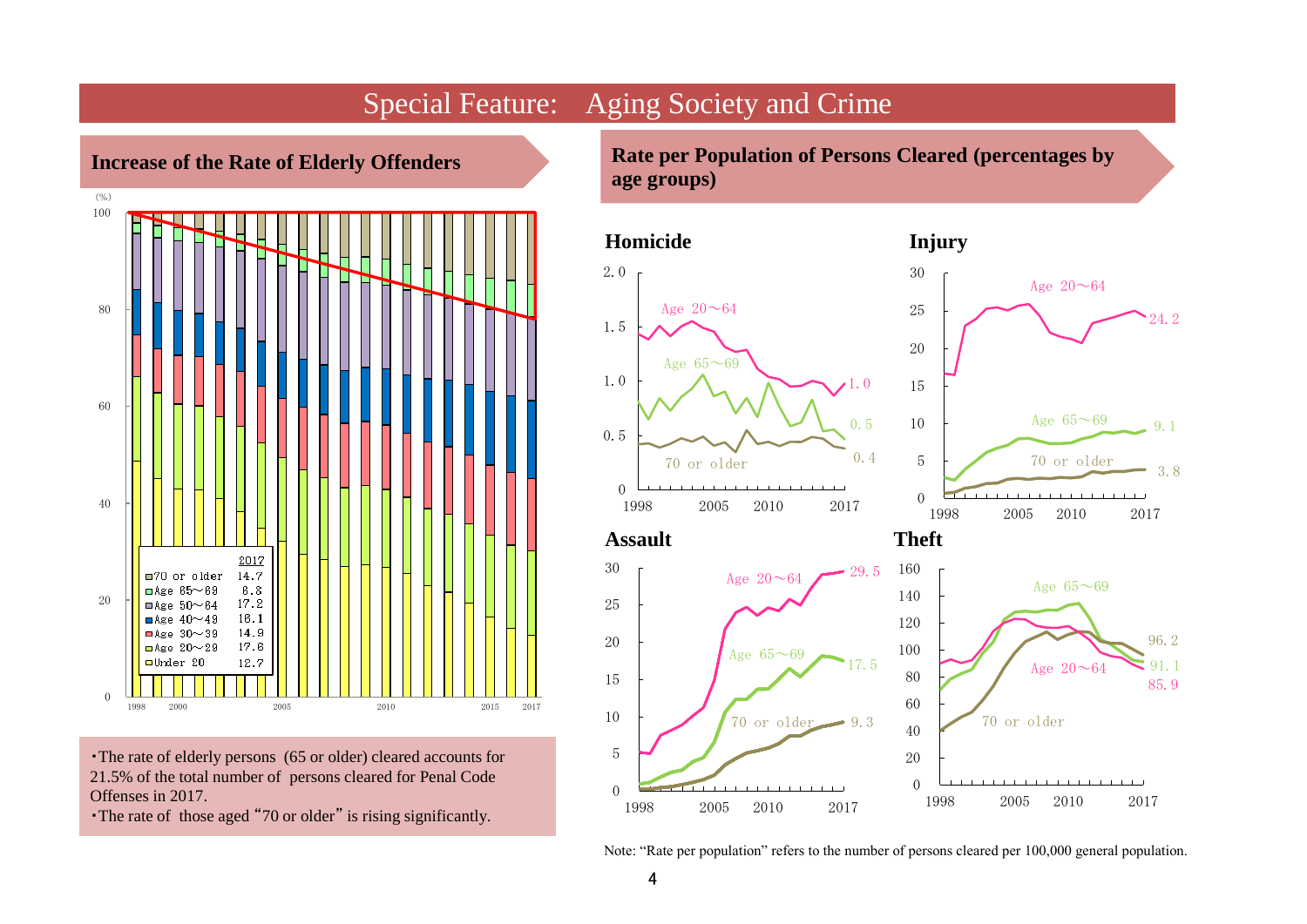| <b>Special Research Results</b> |                                                                                                                                                                                                                                                                                                                                                                                                                     |                                                                                                                                                                                                                                         |  |  |  |  |  |
|---------------------------------|---------------------------------------------------------------------------------------------------------------------------------------------------------------------------------------------------------------------------------------------------------------------------------------------------------------------------------------------------------------------------------------------------------------------|-----------------------------------------------------------------------------------------------------------------------------------------------------------------------------------------------------------------------------------------|--|--|--|--|--|
| <b>Theft</b>                    | As regards modus operandi for theft, shoplifting accounts for 85% of thefts committed by elderly offenders.<br>The majority of elderly offenders' shoplifting cases have characteristics as follows:<br>a) They steal goods from a store of which they are regular customers.<br>b) The damage cost in each case is less than 3,000 yen.<br>c) They shoplift foodstuffs in most cases.                              |                                                                                                                                                                                                                                         |  |  |  |  |  |
|                                 | The reoffending rate of elderly female theft offenders within two years after having been sentenced to fine is 34% while that of male<br>is $19\%$ .                                                                                                                                                                                                                                                                |                                                                                                                                                                                                                                         |  |  |  |  |  |
|                                 | The following shows some typical examples of elderly theft offenders:<br>a) Elderly male theft offenders have financial difficulties in living with nobody to rely on.<br>b) Elderly female theft offenders steal for saving money even though they have a steady income and someone to live with.                                                                                                                  |                                                                                                                                                                                                                                         |  |  |  |  |  |
| <b>Homicide</b>                 | As regards homicide victims of elderly offenders, relatives accounts for 67% (spouses for 35% and children for 23%) of the total.                                                                                                                                                                                                                                                                                   |                                                                                                                                                                                                                                         |  |  |  |  |  |
|                                 | The victims of spousal homicide have characteristics as follows:<br>a) 52% of them are mentally or physically disordered.<br>b) 34% of them require care or are bedridden.<br>c) $31\%$ of them have dementia.                                                                                                                                                                                                      | The victims of infanticide have characteristics as follows:<br>a) 89% of them are mentally disordered.<br>b) 95% of infanticide are caused against the background that the<br>offenders have unsolved troubles without asking for help. |  |  |  |  |  |
| Injury/Assault                  | Many elderly offenders of injury and assault commit crimes on impulse without any plans.                                                                                                                                                                                                                                                                                                                            |                                                                                                                                                                                                                                         |  |  |  |  |  |
|                                 | The following shows the characteristics of many elderly offenders of injury and assault who have previous convictions for the same<br>type of offense:<br>a) Many of them commit crimes under the influence of alcohol.<br>b) Many of them show attitudes of justifying violence.<br>c) 41% of them have no interaction with family members, acquaintances, etc.<br>d) The majority of them are sentenced to fines. |                                                                                                                                                                                                                                         |  |  |  |  |  |